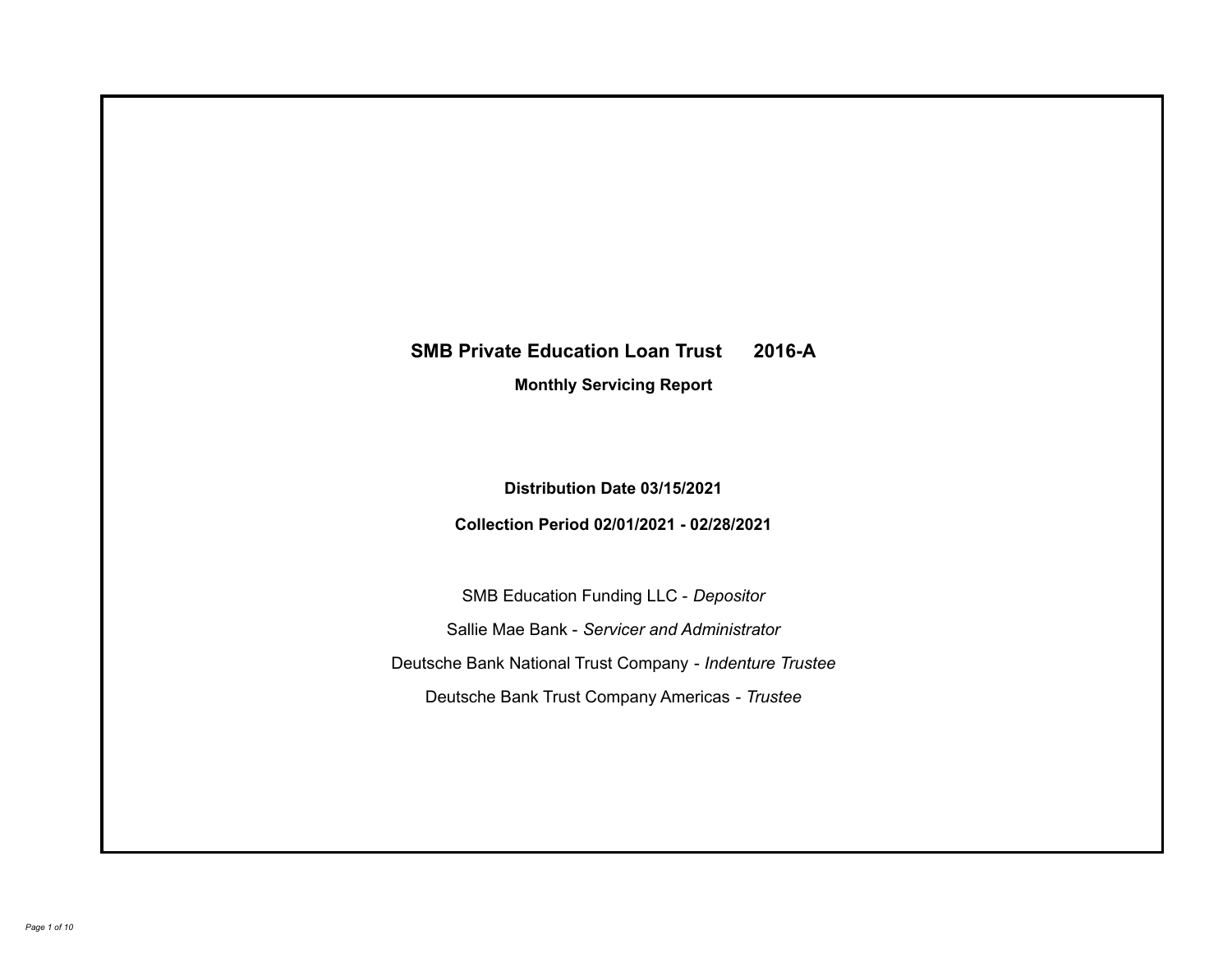A

| Α           | <b>Student Loan Portfolio Characteristics</b>      |                                                 | <b>Settlement Date</b><br>05/26/2016 | 01/31/2021       | 02/28/2021       |
|-------------|----------------------------------------------------|-------------------------------------------------|--------------------------------------|------------------|------------------|
|             | <b>Principal Balance</b>                           |                                                 | \$585,861,635.84                     | \$284,034,303.84 | \$277,766,506.74 |
|             | Interest to be Capitalized Balance                 |                                                 | 32,367,510.93                        | 10,314,107.50    | 10,137,974.24    |
|             | Pool Balance                                       |                                                 | \$618,229,146.77                     | \$294,348,411.34 | \$287,904,480.98 |
|             |                                                    |                                                 | 8.16%                                | 7.75%            | 7.66%            |
|             | Weighted Average Coupon (WAC)                      |                                                 | 134.18                               | 126.59           | 126.68           |
|             | Weighted Average Remaining Term<br>Number of Loans |                                                 | 53,959                               | 26,308           | 25,833           |
|             | Number of Borrowers                                |                                                 | 52,283                               | 25,382           | 24,928           |
|             | Pool Factor                                        |                                                 |                                      | 0.476115390      | 0.465692183      |
|             |                                                    | Since Issued Total Constant Prepayment Rate (1) |                                      | 9.52%            | 9.56%            |
| B           | <b>Debt Securities</b>                             | Cusip/Isin                                      | 02/16/2021                           |                  | 03/15/2021       |
|             | A2A                                                | 78449FAB7                                       | \$96,640,816.96                      |                  | \$93,847,226.70  |
|             | A2B                                                | 78449FAC5                                       | \$59,403,070.98                      |                  | \$57,685,909.99  |
|             | В                                                  | 78449FAD3                                       | \$50,000,000.00                      |                  | \$50,000,000.00  |
|             |                                                    |                                                 |                                      |                  |                  |
| $\mathsf C$ | <b>Certificates</b>                                | <b>Cusip/Isin</b>                               | 02/16/2021                           |                  | 03/15/2021       |
|             | Residual                                           | 78449F101                                       | \$100,000.00                         |                  | \$100,000.00     |
|             |                                                    |                                                 |                                      |                  |                  |
| D           | <b>Account Balances</b>                            |                                                 | 02/16/2021                           |                  | 03/15/2021       |
|             | Reserve Account Balance                            |                                                 | \$1,557,854.00                       |                  | \$1,557,854.00   |
|             |                                                    |                                                 |                                      |                  |                  |
| E.          | <b>Asset / Liability</b>                           |                                                 | 02/16/2021                           |                  | 03/15/2021       |

| <b>Asset / Liability</b>               | 02/16/2021      | 03/15/2021      |
|----------------------------------------|-----------------|-----------------|
| Overcollateralization Percentage       | 30.00%          | 30.00%          |
| Specified Overcollateralization Amount | \$88,304,523.40 | \$86,371,344.29 |
| Actual Overcollateralization Amount    | \$88,304,523.40 | \$86,371,344.29 |

(1) For additional information, see 'Since Issued CPR Methodology' found on page 11 of this report.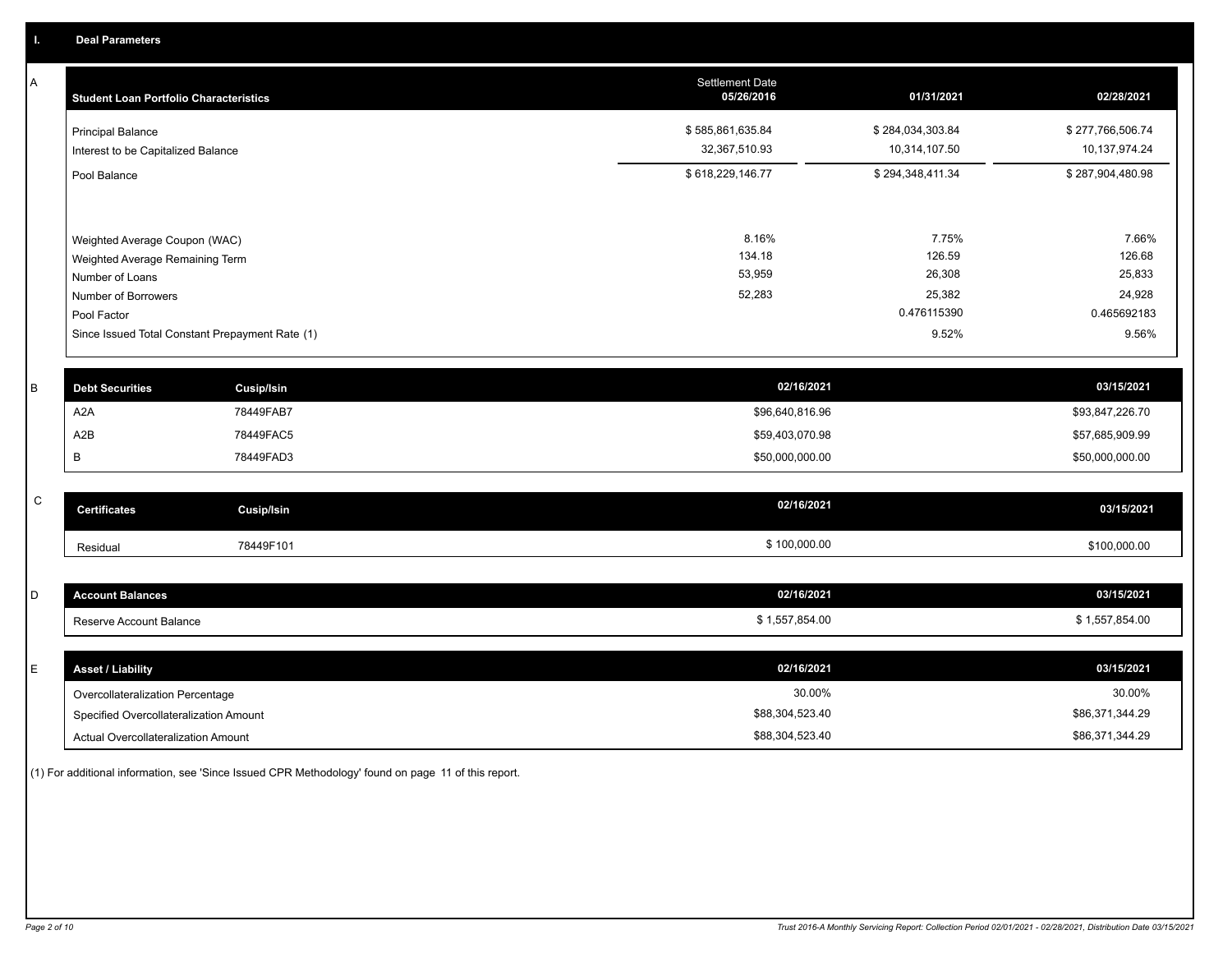| Α | <b>Student Loan Principal Receipts</b>                           |                |  |
|---|------------------------------------------------------------------|----------------|--|
|   | <b>Borrower Principal</b>                                        | 6,351,940.40   |  |
|   | <b>Consolidation Activity Principal</b>                          | 0.00           |  |
|   | Seller Principal Reimbursement                                   | (902.99)       |  |
|   | Servicer Principal Reimbursement                                 | 0.00           |  |
|   | Delinquent Principal Purchases by Servicer                       | 0.00           |  |
|   | Other Principal Deposits                                         | 21,982.34      |  |
|   | <b>Total Principal Receipts</b>                                  | \$6,373,019.75 |  |
| В | <b>Student Loan Interest Receipts</b>                            |                |  |
|   | <b>Borrower Interest</b>                                         | 1,424,202.40   |  |
|   | <b>Consolidation Activity Interest</b>                           | 0.00           |  |
|   | Seller Interest Reimbursement                                    | (27.84)        |  |
|   | Servicer Interest Reimbursement                                  | 0.00           |  |
|   | Delinquent Interest Purchases by Servicer                        | 0.00           |  |
|   | Other Interest Deposits                                          | 39.54          |  |
|   | <b>Total Interest Receipts</b>                                   | \$1,424,214.10 |  |
| C | <b>Recoveries on Realized Losses</b>                             | \$43,719.16    |  |
| D | <b>Investment Income</b>                                         | \$159.01       |  |
| E | <b>Funds Borrowed from Next Collection Period</b>                | \$0.00         |  |
| F | <b>Funds Repaid from Prior Collection Period</b>                 | \$0.00         |  |
| G | Loan Sale or Purchase Proceeds                                   | \$0.00         |  |
| H | <b>Initial Deposits to Distribution Account</b>                  | \$0.00         |  |
|   | <b>Excess Transferred from Other Accounts</b>                    | \$0.00         |  |
| J | <b>Borrower Benefit Reimbursements</b>                           | \$0.00         |  |
| Κ | <b>Other Deposits</b>                                            | \$0.00         |  |
| L | <b>Other Fees Collected</b>                                      | \$0.00         |  |
| м | <b>AVAILABLE FUNDS</b>                                           | \$7,841,112.02 |  |
| N | Non-Cash Principal Activity During Collection Period             | \$105,222.65   |  |
| O | Aggregate Purchased Amounts by the Depositor, Servicer or Seller | \$22,021.88    |  |
| P | Aggregate Loan Substitutions                                     | \$0.00         |  |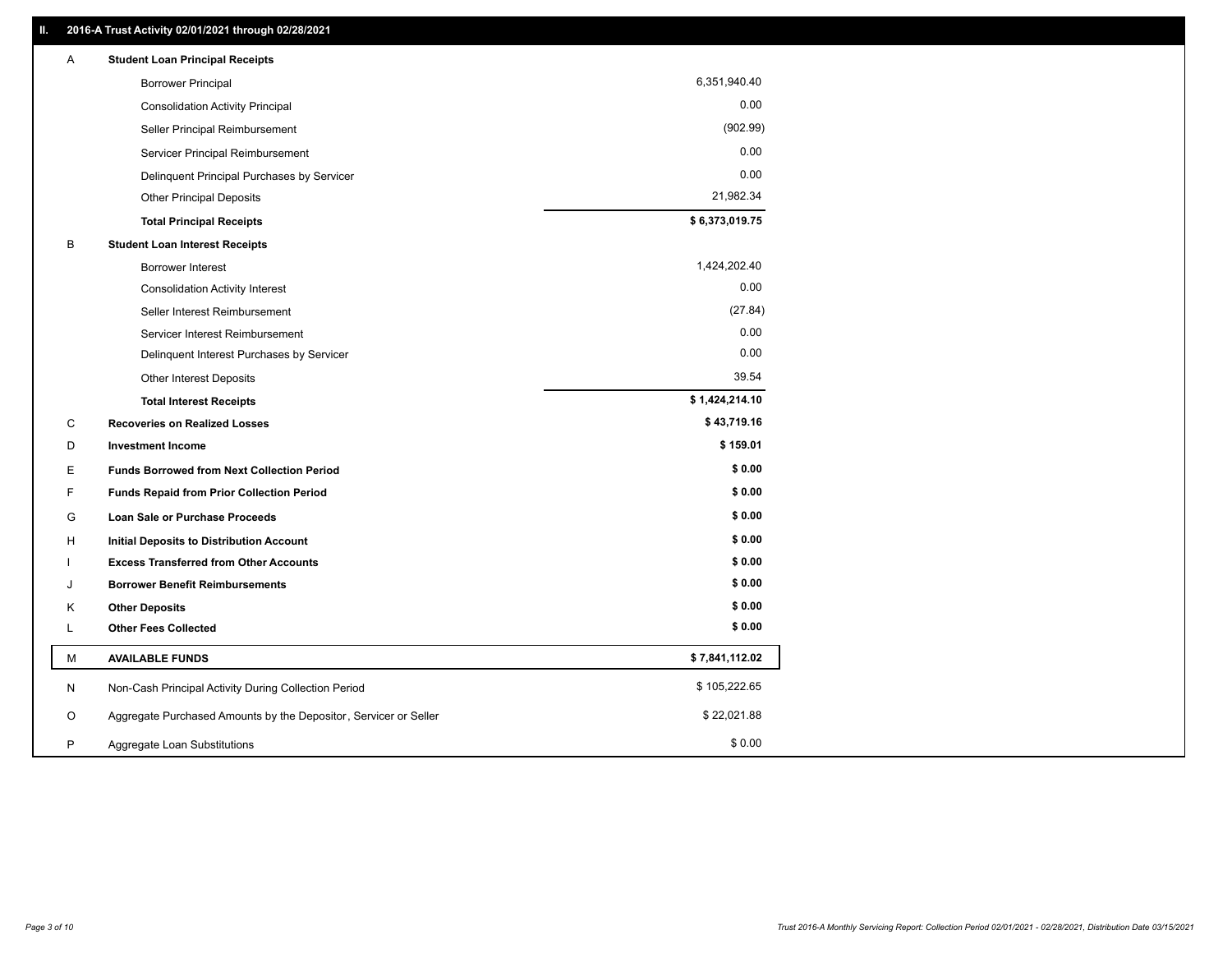|                   |                       |                          |            |                                                           | <b>Loans by Repayment Status</b> |                            |                          |         |                                                           |                |                            |
|-------------------|-----------------------|--------------------------|------------|-----------------------------------------------------------|----------------------------------|----------------------------|--------------------------|---------|-----------------------------------------------------------|----------------|----------------------------|
|                   |                       |                          | 02/28/2021 |                                                           |                                  |                            | 01/31/2021               |         |                                                           |                |                            |
|                   |                       | <b>Wtd Avg</b><br>Coupon | # Loans    | Principal and<br><b>Interest Accrued</b><br>to Capitalize | % of Principal                   | % of Loans in<br>Repay (1) | <b>Wtd Avg</b><br>Coupon | # Loans | Principal and<br><b>Interest Accrued</b><br>to Capitalize | % of Principal | % of Loans in<br>Repay (1) |
| INTERIM:          | IN SCHOOL             | 8.80%                    | 619        | \$10,589,834.89                                           | 3.678%                           | $-$ %                      | 8.88%                    | 646     | \$11,134,791.08                                           | 3.783%         | $-$ %                      |
|                   | GRACE                 | 8.68%                    | 161        | \$2,833,038.01                                            | 0.984%                           | $-$ %                      | 8.93%                    | 171     | \$2,909,822.59                                            | 0.989%         | $-$ %                      |
|                   | <b>DEFERMENT</b>      | 8.53%                    | 1,786      | \$24,401,558.42                                           | 8.476%                           | $-$ %                      | 8.64%                    | 1,723   | \$23,537,884.49                                           | 7.997%         | $-$ %                      |
| <b>REPAYMENT:</b> | <b>CURRENT</b>        | 7.49%                    | 21,960     | \$231,219,601.84                                          | 80.311%                          | 92.458%                    | 7.57%                    | 22,338  | \$236,630,108.29                                          | 80.391%        | 92.158%                    |
|                   | 31-60 DAYS DELINQUENT | 7.76%                    | 302        | \$4,255,649.58                                            | 1.478%                           | 1.702%                     | 7.84%                    | 317     | \$4,349,928.60                                            | 1.478%         | 1.694%                     |
|                   | 61-90 DAYS DELINQUENT | 7.44%                    | 181        | \$2,625,492.47                                            | 0.912%                           | 1.050%                     | 7.67%                    | 197     | \$2,904,593.15                                            | 0.987%         | 1.131%                     |
|                   | > 90 DAYS DELINQUENT  | 8.64%                    | 121        | \$1,777,307.70                                            | 0.617%                           | 0.711%                     | 8.65%                    | 120     | \$1,860,179.66                                            | 0.632%         | 0.724%                     |
|                   | <b>FORBEARANCE</b>    | 7.89%                    | 703        | \$10,201,998.07                                           | 3.544%                           | 4.079%                     | 8.09%                    | 796     | \$11,021,103.48                                           | 3.744%         | 4.292%                     |
| <b>TOTAL</b>      |                       |                          | 25,833     | \$287,904,480.98                                          | 100.00%                          | 100.00%                    |                          | 26,308  | \$294,348,411.34                                          | 100.00%        | 100.00%                    |

Percentages may not total 100% due to rounding \*

1 Loans classified in "Repayment" include any loan for which interim interest only, \$25 fixed payments or full principal and interest payments are due.

|                | <b>Loans by Borrower Status</b>                                                                                              |                          |            |                                                                  |                |                                |                          |         |                                                           |                |                                |
|----------------|------------------------------------------------------------------------------------------------------------------------------|--------------------------|------------|------------------------------------------------------------------|----------------|--------------------------------|--------------------------|---------|-----------------------------------------------------------|----------------|--------------------------------|
|                |                                                                                                                              |                          | 02/28/2021 |                                                                  |                | 01/31/2021                     |                          |         |                                                           |                |                                |
|                |                                                                                                                              | <b>Wtd Avg</b><br>Coupon | # Loans    | <b>Principal and</b><br><b>Interest Accrued</b><br>to Capitalize | % of Principal | % of Loans in<br>P&I Repay (2) | <b>Wtd Avg</b><br>Coupon | # Loans | Principal and<br><b>Interest Accrued</b><br>to Capitalize | % of Principal | % of Loans in<br>P&I Repay (2) |
| INTERIM:       | IN SCHOOL                                                                                                                    | 8.43%                    | 1,171      | \$18,863,809.83                                                  | 6.552%         | $-$ %                          | 8.57%                    | 1,235   | \$20,004,072.26                                           | 6.796%         | $-$ %                          |
|                | GRACE                                                                                                                        | 8.46%                    | 326        | \$5,339,681.31                                                   | 1.855%         | $-$ %                          | 8.40%                    | 337     | \$5,349,725.09                                            | 1.817%         | $-$ %                          |
|                | <b>DEFERMENT</b>                                                                                                             | 8.14%                    | 3,423      | \$45,916,988.40                                                  | 15.949%        | $-$ %                          | 8.22%                    | 3,291   | \$43,946,371.33                                           | 14.930%        | $-$ %                          |
| P&I REPAYMENT: | <b>CURRENT</b>                                                                                                               | 7.44%                    | 19,633     | \$199,273,046.41                                                 | 69.215%        | 91.500%                        | 7.53%                    | 20,043  | \$205,274,990.62                                          | 69.739%        | 91.214%                        |
|                | 31-60 DAYS DELINQUENT                                                                                                        | 7.74%                    | 289        | \$4,074,374.41                                                   | 1.415%         | 1.871%                         | 7.81%                    | 300     | \$4,122,475.00                                            | 1.401%         | 1.832%                         |
|                | 61-90 DAYS DELINQUENT                                                                                                        | 7.46%                    | 171        | \$2,520,807.35                                                   | 0.876%         | 1.157%                         | 7.66%                    | 187     | \$2,777,321.41                                            | 0.944%         | 1.234%                         |
|                | > 90 DAYS DELINQUENT                                                                                                         | 8.65%                    | 117        | \$1,713,775.20                                                   | 0.595%         | 0.787%                         | 8.65%                    | 119     | \$1,852,352.15                                            | 0.629%         | 0.823%                         |
|                | FORBEARANCE                                                                                                                  | 7.89%                    | 703        | \$10,201,998.07                                                  | 3.544%         | 4.684%                         | 8.09%                    | 796     | \$11,021,103.48                                           | 3.744%         | 4.897%                         |
| <b>TOTAL</b>   | Percentages may not total 100% due to rounding                                                                               |                          | 25,833     | \$287,904,480.98                                                 | 100.00%        | 100.00%                        |                          | 26,308  | \$294,348,411.34                                          | 100.00%        | 100.00%                        |
|                | 2 Loans classified in "P&I Repayment" includes only those loans for which scheduled principal and interest payments are due. |                          |            |                                                                  |                |                                |                          |         |                                                           |                |                                |

To conform with company standard reporting these sections now include Princial and Interest Accrued to Capitalize .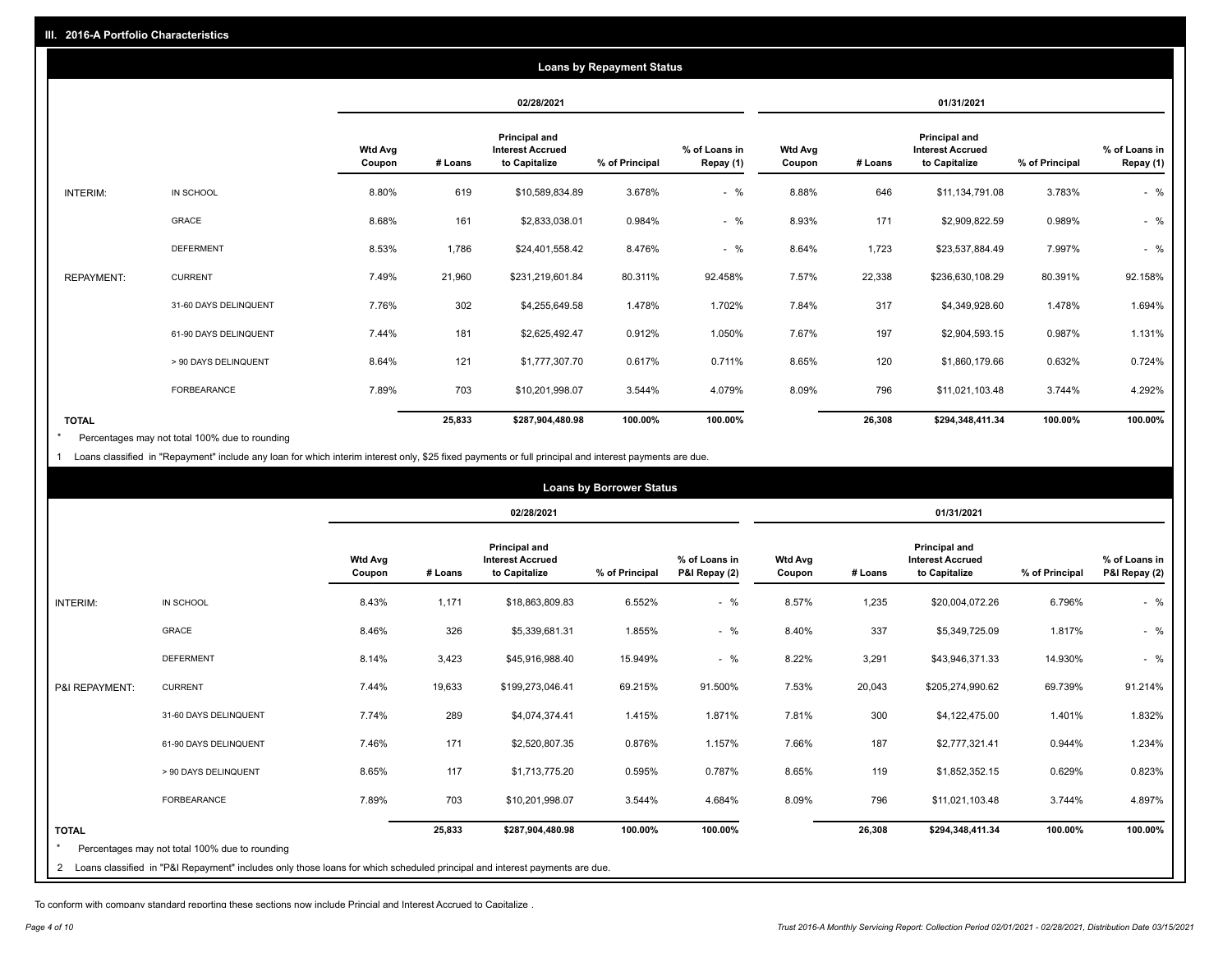|                                                                                        | 2/28/2021        | 1/31/2021        |
|----------------------------------------------------------------------------------------|------------------|------------------|
| Pool Balance                                                                           | \$287,904,480.98 | \$294,348,411.34 |
| Total # Loans                                                                          | 25,833           | 26,308           |
| Total # Borrowers                                                                      | 24,928           | 25,382           |
| Weighted Average Coupon                                                                | 7.66%            | 7.75%            |
| Weighted Average Remaining Term                                                        | 126.68           | 126.59           |
| Percent of Pool - Cosigned                                                             | 93.2%            | 93.2%            |
| Percent of Pool - Non Cosigned                                                         | 6.8%             | 6.8%             |
| Borrower Interest Accrued for Period                                                   | \$1,653,741.34   | \$1,876,729.43   |
| Outstanding Borrower Interest Accrued                                                  | \$12,815,809.99  | \$13,169,362.28  |
| Gross Principal Realized Loss - Periodic *                                             | \$437,143.30     | \$354,739.19     |
| Gross Principal Realized Loss - Cumulative *                                           | \$24,573,013.84  | \$24,135,870.54  |
| Recoveries on Realized Losses - Periodic                                               | \$43,719.16      | \$73,706.06      |
| Recoveries on Realized Losses - Cumulative                                             | \$3,624,551.79   | \$3,580,832.63   |
| Net Losses - Periodic                                                                  | \$393,424.14     | \$281,033.13     |
| Net Losses - Cumulative                                                                | \$20,948,462.05  | \$20,555,037.91  |
| Non-Cash Principal Activity - Capitalized Interest                                     | \$551,143.46     | \$657,019.75     |
| Since Issued Total Constant Prepayment Rate (CPR) (1)                                  | 9.56%            | 9.52%            |
| <b>Loan Substitutions</b>                                                              | \$0.00           | \$0.00           |
| <b>Cumulative Loan Substitutions</b>                                                   | \$0.00           | \$0.00           |
| <b>Unpaid Servicing Fees</b>                                                           | \$0.00           | \$0.00           |
| <b>Unpaid Administration Fees</b>                                                      | \$0.00           | \$0.00           |
| <b>Unpaid Carryover Servicing Fees</b>                                                 | \$0.00           | \$0.00           |
| Note Interest Shortfall                                                                | \$0.00           | \$0.00           |
| Loans in Modification                                                                  | \$25,963,696.20  | \$26,233,667.70  |
| % of Loans in Modification as a % of Loans in Repayment (P&I)                          | 12.51%           | 12.26%           |
| % Annualized Gross Principal Realized Loss - Periodic as a %                           | 2.53%            | 1.99%            |
| of Loans in Repayment (P&I) * 12                                                       |                  |                  |
| % Gross Principal Realized Loss - Cumulative as a % of<br><b>Original Pool Balance</b> | 3.97%            | 3.90%            |

\* In accordance with the Servicer's current policies and procedures, after September 1, 2017 loans subject to bankruptcy claims generally will not be reported as a charged- off unless and until they are delinquent for 120

(1) For additional information, see 'Since Issued CPR Methodology' found on page 11 of this report.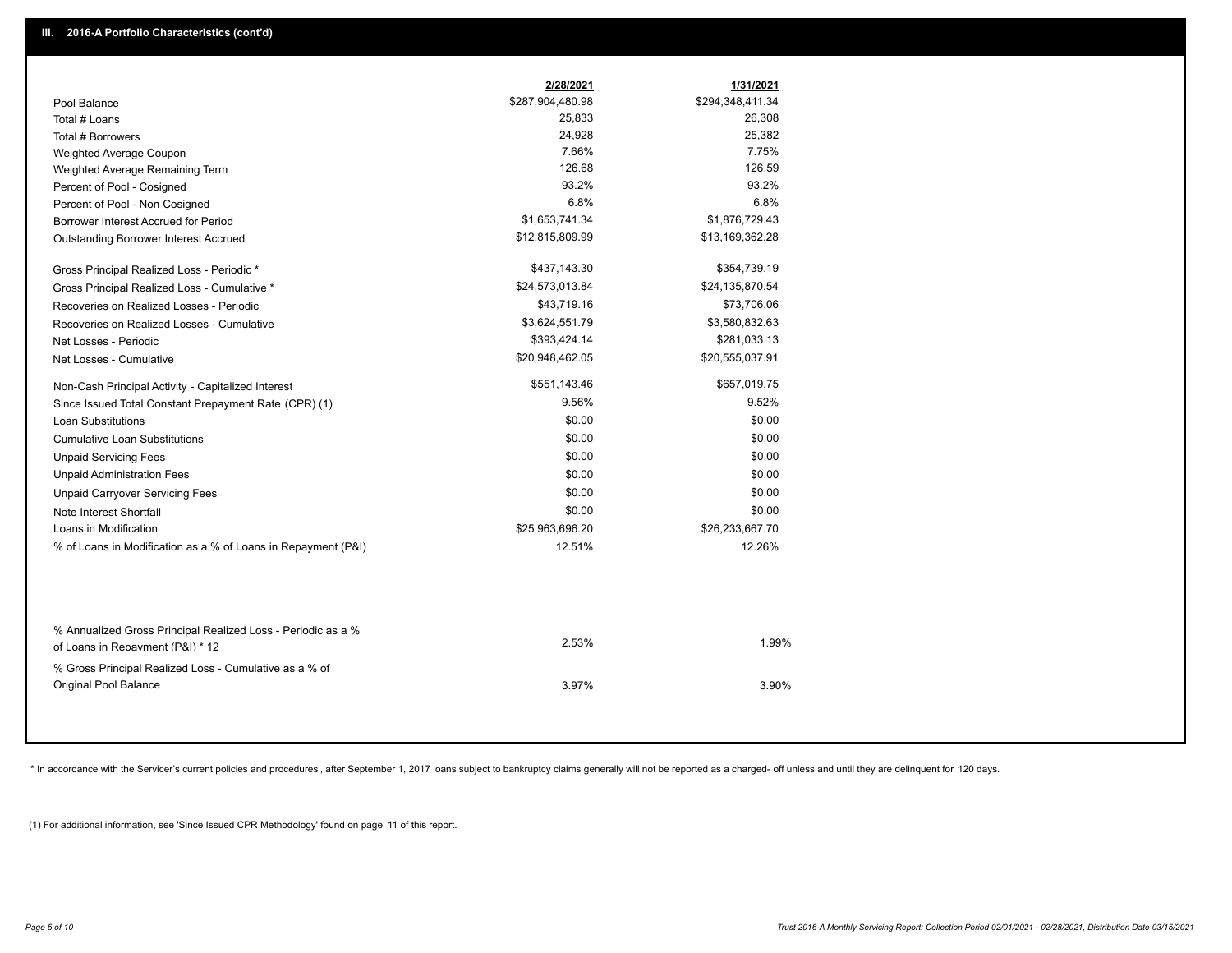#### **Loan Program**  A

|                                    | Weighted<br>Average | # LOANS  | <b>\$ AMOUNT</b> | $%$ *    |
|------------------------------------|---------------------|----------|------------------|----------|
| - Smart Option Interest-Only Loans | 6.67%               | 5,331    | \$40,076,508.45  | 13.920%  |
| - Smart Option Fixed Pay Loans     | 7.67%               | 6,961    | \$92,697,876.43  | 32.197%  |
| - Smart Option Deferred Loans      | 7.92%               | 13,541   | \$155,130,096.10 | 53.882%  |
| - Other Loan Programs              | $0.00\%$            | $\Omega$ | \$0.00           | 0.000%   |
| <b>Total</b>                       | 7.66%               | 25,833   | \$287,904,480.98 | 100.000% |

\* Percentages may not total 100% due to rounding

B

C

**Index Type**

|                       | Weighted<br>Average | # LOANS | <b>\$ AMOUNT</b> | $%$ *     |
|-----------------------|---------------------|---------|------------------|-----------|
| - Fixed Rate Loans    | 7.75%               | 5,568   | \$72,375,161.53  | 25.139%   |
| - LIBOR Indexed Loans | 7.64%               | 20,265  | \$215,529,319.45 | 74.861%   |
| - Other Index Rates   | $0.00\%$            | 0       | \$0.00           | $0.000\%$ |
| <b>Total</b>          | 7.66%               | 25,833  | \$287,904,480.98 | 100.000%  |

\* Percentages may not total 100% due to rounding

# **Weighted Average Recent FICO**

| $0 - 639$    | 1,834       | \$22,472,505.54  | 7.806%    |
|--------------|-------------|------------------|-----------|
| 640 - 669    | 1,721       | \$20,058,647.26  | 6.967%    |
| 670 - 699    | 2,736       | \$30,054,513.72  | 10.439%   |
| 700 - 739    | 5,308       | \$60,942,094.61  | 21.167%   |
| $740 +$      | 14,234      | \$154,376,719.85 | 53.621%   |
| $N/A^{(1)}$  | $\mathbf 0$ | \$0.00           | $0.000\%$ |
| <b>Total</b> | 25,833      | \$287,904,480.98 | 100.000%  |

To conform with company standard reporting these sections now include Princial and Interest Accrued to Capitalize .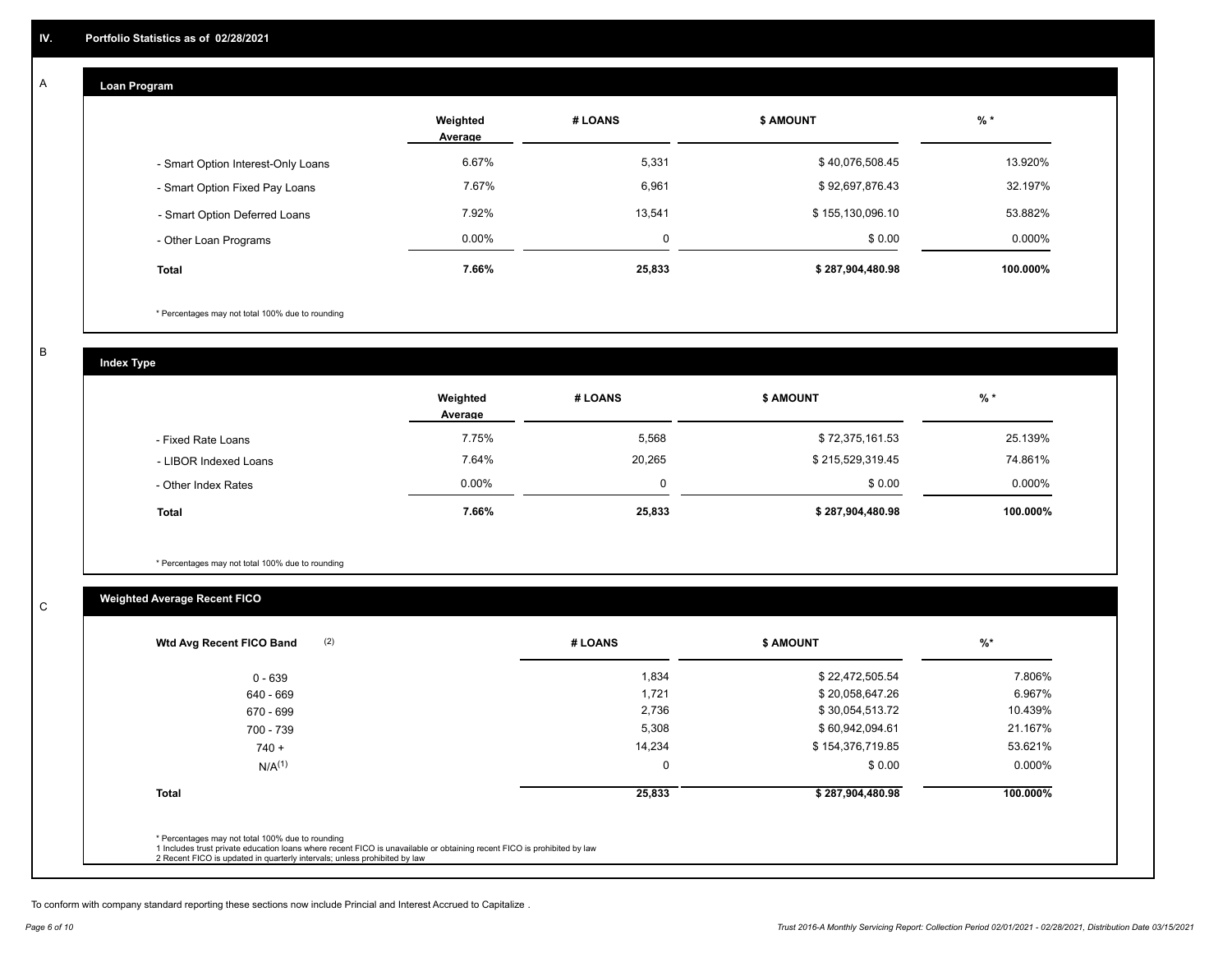| V. | 2016-A Reserve Account, Principal Distribution, and R-2 Certificate Calculations     |                  |
|----|--------------------------------------------------------------------------------------|------------------|
| А. | <b>Reserve Account</b>                                                               |                  |
|    | Specified Reserve Account Balance                                                    | \$1,557,854.00   |
|    | Actual Reserve Account Balance                                                       | \$1,557,854.00   |
| В. | <b>Principal Distribution Amount</b>                                                 |                  |
|    | i.<br>Class A Notes Outstanding                                                      | \$156,043,887.94 |
|    | Pool Balance<br>ii.                                                                  | \$287,904,480.98 |
|    | First Priority Principal Distribution Amount (i - ii)<br>iii.                        | \$0.00           |
|    | Class A and B Notes Outstanding<br>iv.                                               | \$206,043,887.94 |
|    | First Priority Principal Distribution Amount<br>٧.                                   | \$0.00           |
|    | Pool Balance<br>vi.                                                                  | \$287,904,480.98 |
|    | Specified Overcollateralization Amount<br>vii.                                       | \$86,371,344.29  |
|    | Regular Principal Distribution Amount (if (iv > 0, (iv - v) - (vi - vii))<br>viii.   | \$4,510,751.25   |
|    | Pool Balance<br>ix.                                                                  | \$287,904,480.98 |
|    | 10% of Initial Pool Balance<br>х.                                                    | \$61,822,914.68  |
|    | First Priority Principal Distribution Amount<br>xi.                                  | \$0.00           |
|    | Regular Principal Distribution Amount<br>xii.                                        | \$4,510,751.25   |
|    | Available Funds (after payment of waterfall items A through I)<br>xiii.              | \$2,744,937.97   |
|    | xiv. Additional Principal Distribution Amount (if(vi <= x,min(xiii, vi - xi - xii))) | \$0.00           |
| C. | R-2 Certificate                                                                      |                  |
|    | Previous Notional Balance                                                            | \$37,490,591.00  |
|    | Shortfall of Principal                                                               | \$0.00           |
|    | Shortfall of Interest                                                                | \$0.00           |
|    | <b>Current Notional Balance</b>                                                      | \$37,490,591.00  |
|    | Excess Distribution Allocated (1)                                                    | \$774,080.25     |
|    |                                                                                      |                  |
|    |                                                                                      |                  |

1. Until the notional amount of the R-2 Certificate is reduced to zero and if there is excess cash through the distribution available it will be distributed to the R-2 Certificate, otherwise the amount will be zero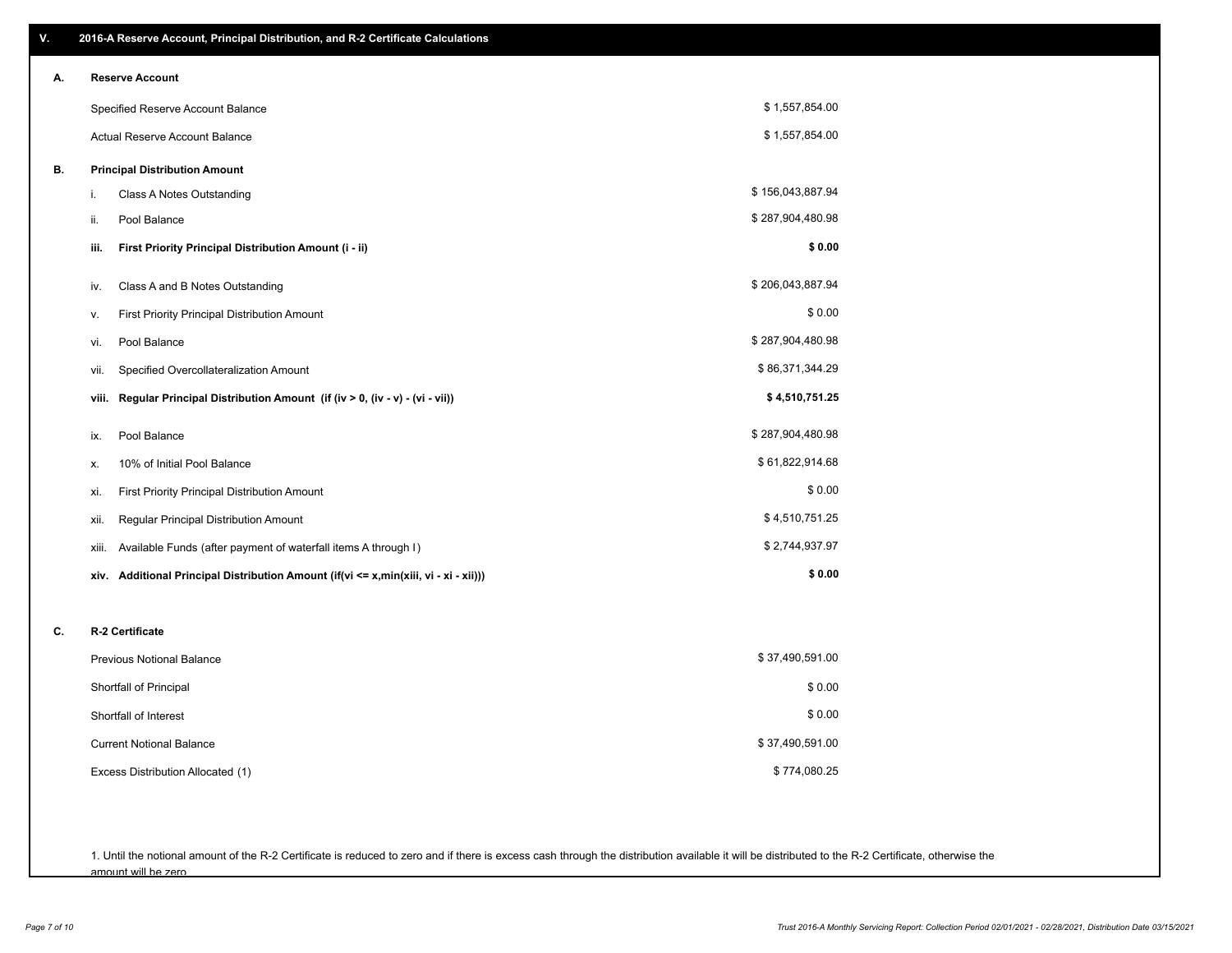|    |                                                         | Paid           | <b>Funds Balance</b> |
|----|---------------------------------------------------------|----------------|----------------------|
|    | <b>Total Available Funds</b>                            |                | \$7,841,112.02       |
| A  | <b>Trustee Fees</b>                                     | \$0.00         | \$7,841,112.02       |
| В  | <b>Servicing Fees</b>                                   | \$189,859.13   | \$7,651,252.89       |
| C  | i. Administration Fees                                  | \$8,333.00     | \$7,642,919.89       |
|    | ii. Unreimbursed Administrator Advances plus any Unpaid | \$0.00         | \$7,642,919.89       |
| D  | Class A Noteholders Interest Distribution Amount        | \$289,271.29   | \$7,353,648.60       |
| Е  | First Priority Principal Payment                        | \$0.00         | \$7,353,648.60       |
| F. | Class B Noteholders Interest Distribution Amount        | \$97,959.38    | \$7,255,689.22       |
| G  | <b>Reinstatement Reserve Account</b>                    | \$0.00         | \$7,255,689.22       |
| H  | Regular Principal Distribution                          | \$4,510,751.25 | \$2,744,937.97       |
|    | <b>Carryover Servicing Fees</b>                         | \$0.00         | \$2,744,937.97       |
| J  | Additional Principal Distribution Amount                | \$0.00         | \$2,744,937.97       |
| Κ  | Unpaid Expenses of Trustee                              | \$0.00         | \$2,744,937.97       |
| L  | Unpaid Expenses of Administrator                        | \$0.00         | \$2,744,937.97       |
| M  | i. Remaining Funds to the R-1 Certificateholder(s)      | \$1,970,857.72 | \$774,080.25         |
|    | ii. Remaining Funds to the R-2 Certificateholder(s)     | \$774,080.25   | \$0.00               |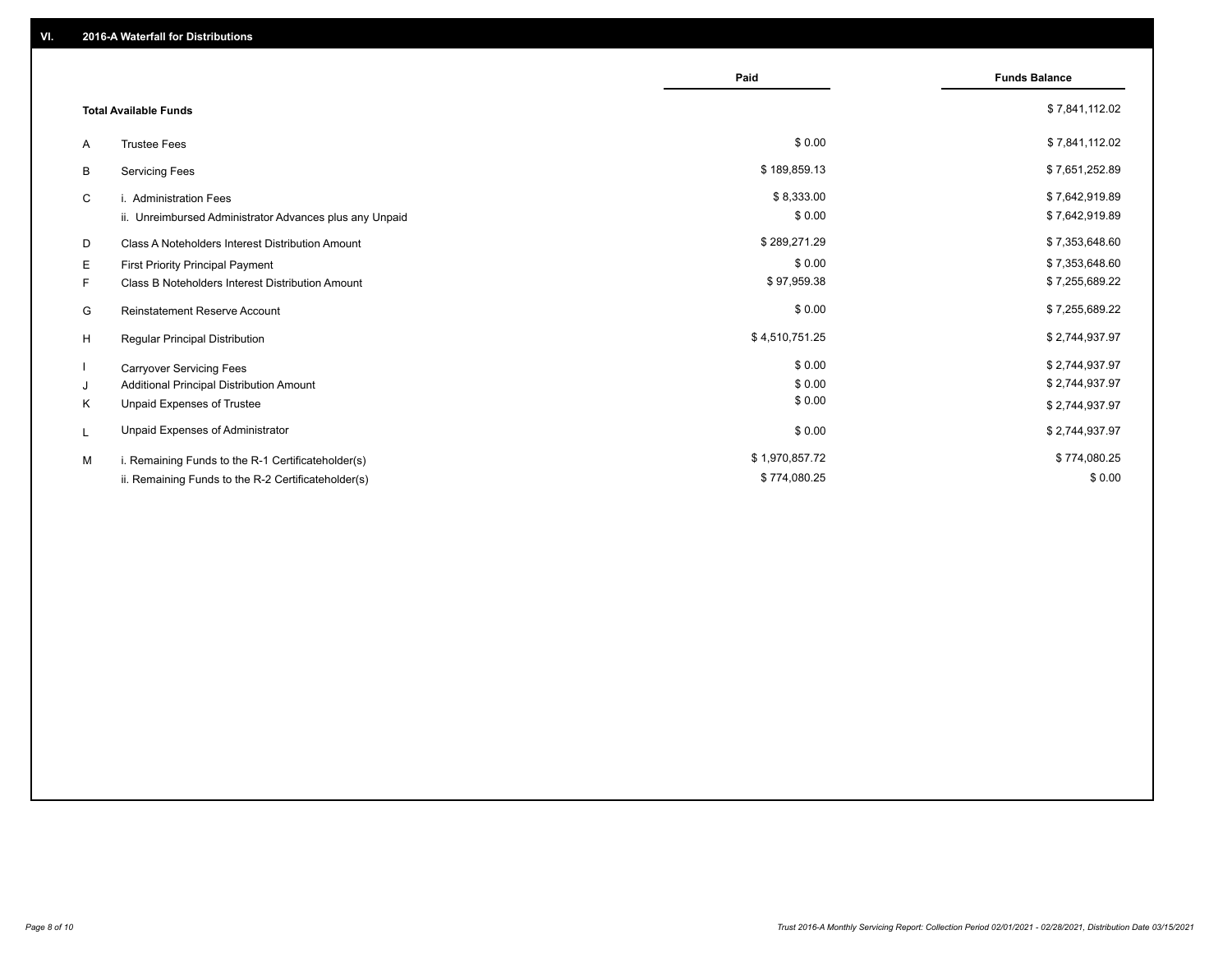| <b>Distribution Amounts</b>                                |                         |                         |                         |
|------------------------------------------------------------|-------------------------|-------------------------|-------------------------|
|                                                            | A <sub>2</sub> A        | A <sub>2</sub> B        | в                       |
| Cusip/Isin                                                 | 78449FAB7               | 78449FAC5               | 78449FAD3               |
| <b>Beginning Balance</b>                                   | \$96,640,816.96         | \$59,403,070.98         | \$50,000,000.00         |
| Index                                                      | <b>FIXED</b>            | <b>LIBOR</b>            | <b>LIBOR</b>            |
| Spread/Fixed Rate                                          | 2.70%                   | 1.50%                   | 2.50%                   |
| Record Date (Days Prior to Distribution)                   | 1 NEW YORK BUSINESS DAY | 1 NEW YORK BUSINESS DAY | 1 NEW YORK BUSINESS DAY |
| <b>Accrual Period Begin</b>                                | 2/15/2021               | 2/16/2021               | 2/16/2021               |
| <b>Accrual Period End</b>                                  | 3/15/2021               | 3/15/2021               | 3/15/2021               |
| <b>Daycount Fraction</b>                                   | 0.08333333              | 0.07500000              | 0.07500000              |
| Interest Rate*                                             | 2.70000%                | 1.61225%                | 2.61225%                |
| <b>Accrued Interest Factor</b>                             | 0.002250000             | 0.001209187             | 0.001959188             |
| <b>Current Interest Due</b>                                | \$217,441.84            | \$71,829.45             | \$97,959.38             |
| Interest Shortfall from Prior Period Plus Accrued Interest | $\mathcal{S}$ -         | $$ -$                   | $\mathsf{\$}$ -         |
| <b>Total Interest Due</b>                                  | \$217,441.84            | \$71,829.45             | \$97,959.38             |
| <b>Interest Paid</b>                                       | \$217,441.84            | \$71,829.45             | \$97,959.38             |
| <b>Interest Shortfall</b>                                  | $\mathsf{\$}$ -         | $$ -$                   | $\mathsf{\$}$ -         |
| <b>Principal Paid</b>                                      | \$2,793,590.26          | \$1,717,160.99          | $\mathsf{\$}$ -         |
| <b>Ending Principal Balance</b>                            | \$93,847,226.70         | \$57,685,909.99         | \$50,000,000.00         |
| Paydown Factor                                             | 0.012814634             | 0.012814634             | 0.000000000             |
| <b>Ending Balance Factor</b>                               | 0.430491866             | 0.430491866             | 1.000000000             |

\* Pay rates for Current Distribution. For the interest rates applicable to the next distribution date, please see https://www.salliemae.com/about/investors/data/SMBabrate.txt.

**VII. 2016-A Distributions**